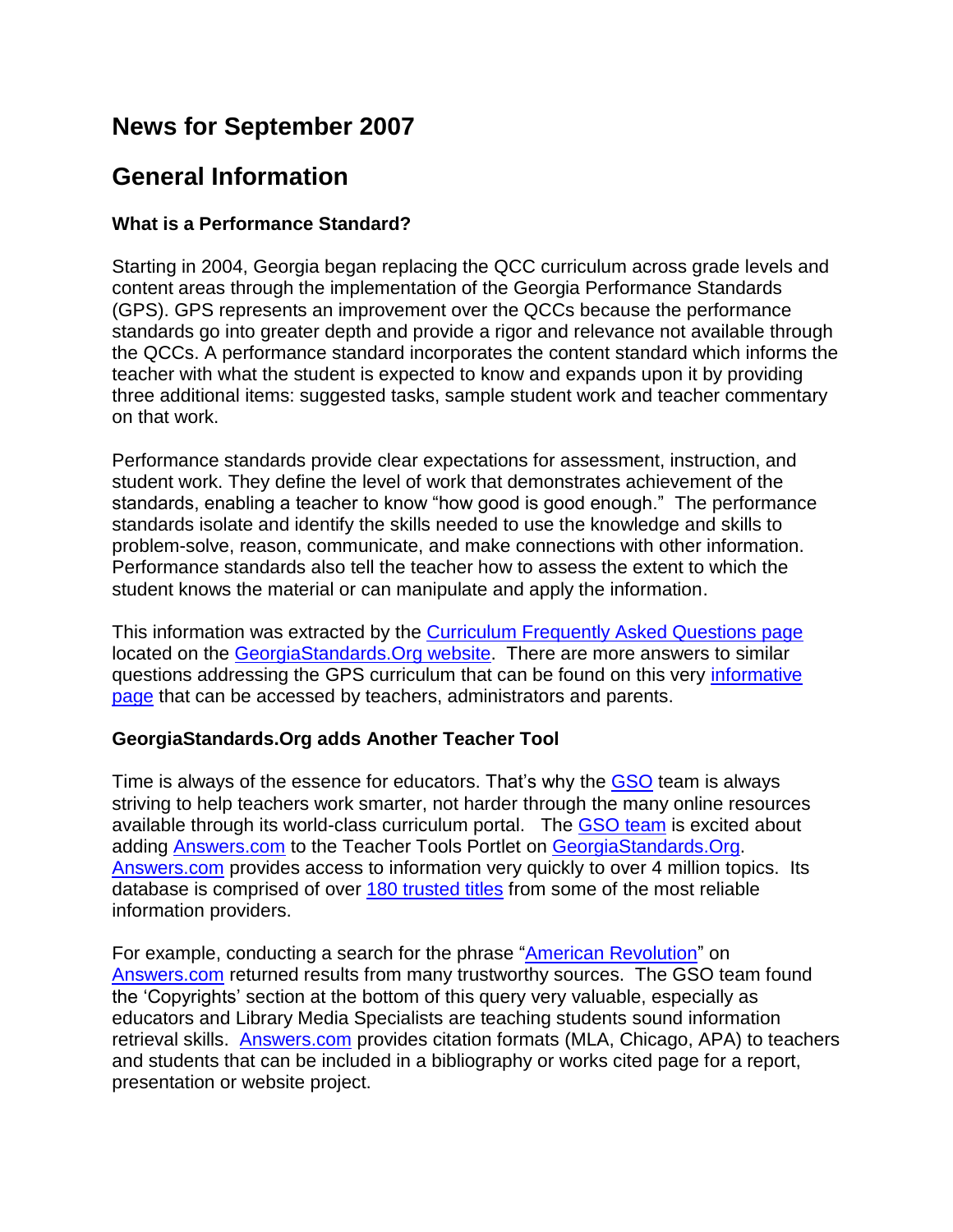Also noteworthy on [Answers.com](http://www.answers.com/) is their [Educational Toolkit.](http://educator.answers.com/) Currently teachers can accept a challenge with their students by entering the [Creative Group Writing Contest](http://educator.answers.com/main/writing_challenge.jsp) which is geared for grades 6-12 (expires October 1, 2007). Also featured on [Answers.com](http://www.answers.com/) is a [Back to School Guide](http://www.answers.com/topic/back-to-school-1) that addresses important student issues such as making transitions, establishing routines and homework tips. There is even an excellent [College Savings Guide](http://www.answers.com/topic/financial-aid-2?cat=biz-fin) that can be passed on to parents and students. And last but not least, the [Educational Toolkit](http://educator.answers.com/) has a [FREE Classroom Resource Center.](http://educator.answers.com/main/posters.jsp) Here you will find free posters to embellish your classroom walls and worksheets to help reinforce the research process and comprehension skills.

## **Georgia Read More Features Jimmy Carter**

The Georgia Department of Education has implemented a literacy program aimed at third grade students called the ["Georgia Read More"](http://public.doe.k12.ga.us/pea_communications.aspx?ViewMode=1&obj=982) program. The concentrated efforts of the [Library Media Services Department](http://www.glc.k12.ga.us/pandp/media/homepg.htm) have resulted in this award winning [series.](http://public.doe.k12.ga.us/it.aspx?PageReq=ITReadMore) This program encourages children to read, parent - child interaction, and promotes literacy and libraries. Simply select from the many videos of dignitaries and celebrities reading a children"s book aloud to a group of students. Each video supplies a link to a vocabulary list that accompanies the story. Also included with most books are a Lexile score and links to author websites.

For our September Newsletter, GSO would like to showcase the book *The Little Baby Snoogle-Fleejer* which is authored and read by President Jimmy Carter. You and your students don't want to miss the 39<sup>th</sup> US President read his book to a very captivated audience. The [video,](mms://mediam1.gpb.org/GA-DOE/GaReadsMore/DOE_GRM_Carter104_118332103.wmv) just shy of 11 minutes, can be [viewed](mms://mediam1.gpb.org/GA-DOE/GaReadsMore/DOE_GRM_Carter104_118332103.wmv) along with the [vocabulary](http://www.glc.k12.ga.us/passwd/trc/ttools/attach/mediapandp/vocab_list/The%20little%20baby%20Snoogle%20Fleejer%20vocabulary%20list.pdf)  [list](http://www.glc.k12.ga.us/passwd/trc/ttools/attach/mediapandp/vocab_list/The%20little%20baby%20Snoogle%20Fleejer%20vocabulary%20list.pdf) from the book. For additional information on President Jimmy Carter, you can access his [biography](http://www.whitehouse.gov/history/presidents/jc39.html) or visit the [Jimmy Carter Library & Museum.](http://www.jimmycarterlibrary.org/) You can also watch other [Georgia Read More Program Videos](http://www.gadoe.org/it.aspx?PageReq=ITReadMore) [here.](http://www.gadoe.org/it.aspx?PageReq=ITReadMore)

Why not publish your teaching or learning activity that goes along with *The Little Baby Snoogle-Fleejer* on the [GeorgiaStandards.Org portal?](http://www.georgiastandards.org/) The Teaching and Learning templates, available with a [GSO login to MyGADOE,](https://portal.doe.k12.ga.us/login.aspx) are quick and easy to use, and offer an excellent way to share your best practices with other Georgia teachers.

## **Plains, Peanuts and President Postcard Contest**

The [Jimmy Carter NHS Education Program](http://jimmycarter.info/) and [The Peanut Institute](http://www.peanut-institute.org/) are excited to announce their annual postcard contest. Students in grades K-12 are invited to compete in this year's theme of Plains, Peanuts and a President. It's really simple, students work on a white 3 X 5 or 4 X 6 sheet of paper or index card. Directions, judging criteria, rewards and where to mail entries are included in this [PDF.](http://www.glc.k12.ga.us/news/GLC%20News_files/2007-Jimmy-Carter-post-card-contest.pdf) Entries must be postmarked by September 10, 2007 and teachers of winning entries will be contacted on September 17. You can view all the winners from the last couple of years on the Jimmy Carter [In the Spotlight webpage.](http://jimmycarter.info/spotlight_1.html)

## **Georgia Nature Center Field Trips**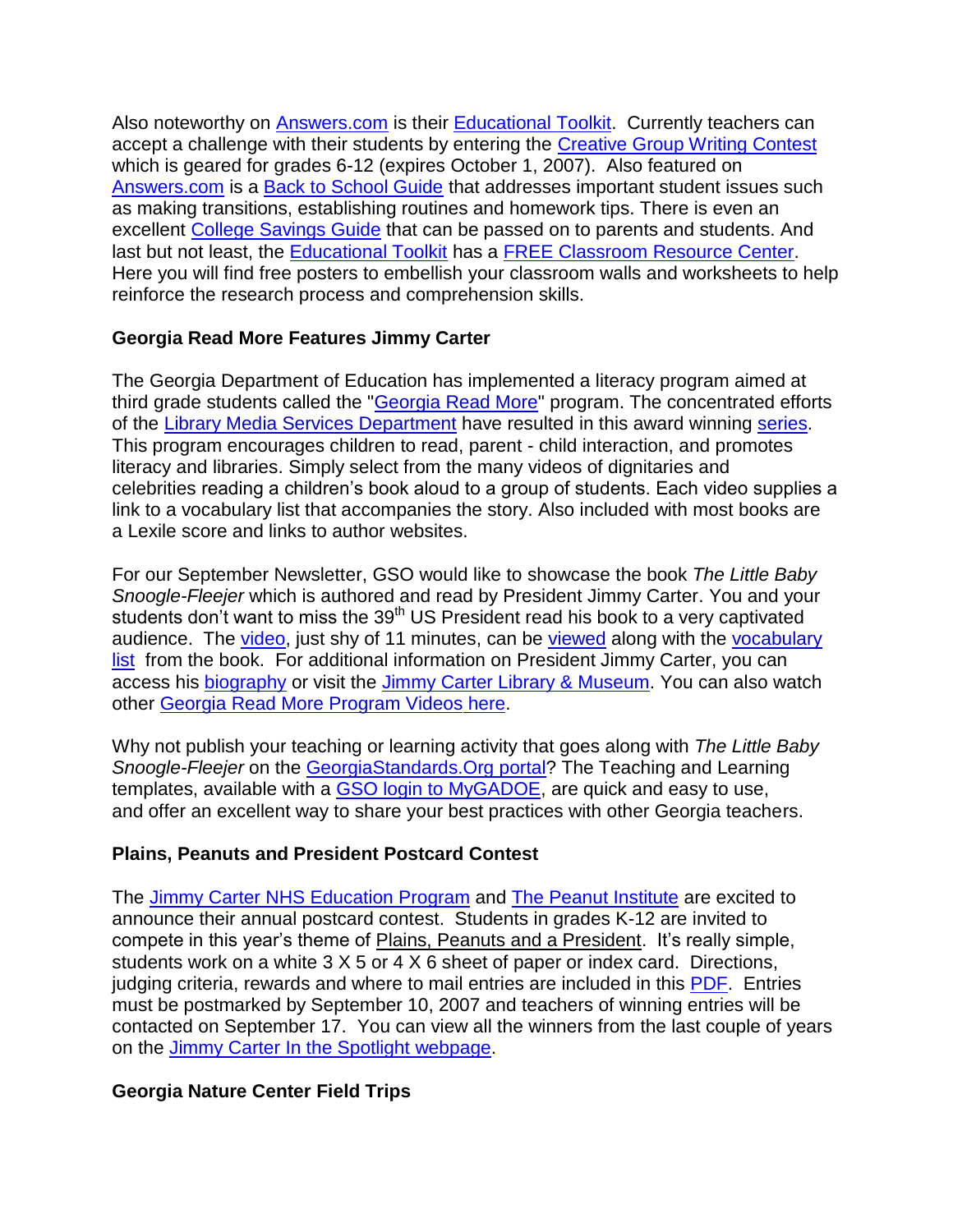It appears that the heat wave in Georgia is finally over and it will be a summer for the record books. This makes it a great time to plan a field trip to Oconee County, Georgia home of the new [Georgia Nature Center.](http://www.naturecenter.com/) Indeed, fall is an ideal time to visit one of the largest educational centers in the Southeast. There are guided field trips across one hundred acres of exhibits and trails. Some of the featured exhibits include the Clean Energy Exhibition that focuses on solar and wind power, an organic farm, the Next Generation home and an endangered plant greenhouse containing thousands of rare carnivorous plants. All tours are aligned to the Georgia Performance Standards. The teacher who schedules the field trip reservation between now and December 15, 2007 will receive a free carnivorous plant terrarium for their classroom. For more information, you can [email,](mailto:Tours@NatureCenter.com) visit the [Georgia Nature Center website](http://www.naturecenter.com/) or call 1-800-800-2Sun.

## **TransACT Multilingual Library of Forms**

A one stop shop is a place that somebody can get everything they need in one location. That is exactly what the [GeorgiaStandards.Org](http://www.georgiastandards.org/) website is, a One Stop Shop for Educators. On the right-hand side towards the middle of the GSO homepage you will find a light blue Portlet titled Helpful Links. In this box, there is a link to [TransACT.](http://www.transact.com/public/default.htm) The [TransACT Multilingual Library](http://www.transact.com/public/default.htm) of forms is a collection of state approved letters with their equivalent translation to up to 21 foreign languages helpful for school management communication needs. This is a free service available to all Georgia teachers, so [click](https://secure.transact.com/index.cfm?event=DistrictSearchPage)  [here](https://secure.transact.com/index.cfm?event=DistrictSearchPage) to create your TransACT account.

# **Continuing Education**

## **GALILEO – How it can Work for You**

There will be a GALILEO (Georgia Library Learning Online) workshop on September 27, 2007 in Atlanta. The workshop will cover topics such as reviewing GALILEO, discovering what it can offer students, listing of project activities and navigating through the database effectively. It will be held in room 131 at 250 14th Street NW (formerly the Georgia Center for Advanced Telecommunications Technology (GCATT) building.) The workshop is from 4:30 to 6:30 PM. Sandwiches and beverages will be served. Please RSVP to make sure that space is available. Contact Margie Brown at 404-407-6069 or send an email to [margie.brown@gtri.gatech.edu.](mailto:margie.brown@gtri.gatech.edu)

## **GaETC Celebrates 20 Years!**

The Georgia Educational Technology Conference (GaETC) will be held on November 14 - 16, 2007 at the Georgia International Convention Center. Join the thousands of educators who will travel to Atlanta to celebrate GaETC's 20<sup>th</sup> year of supporting the integration of technology into the classroom. Over 200 presentations and 200 vendors will be in attendance to showcase the latest trends and products in educational technology. Here is the most current information regarding **[lodging and shuttles](http://www.gaetc.org/lodging07.htm)** and the [conference schedule](http://www.gaetc.org/schedule07.htm) that can be accessed from the GaETC website. A helpful list with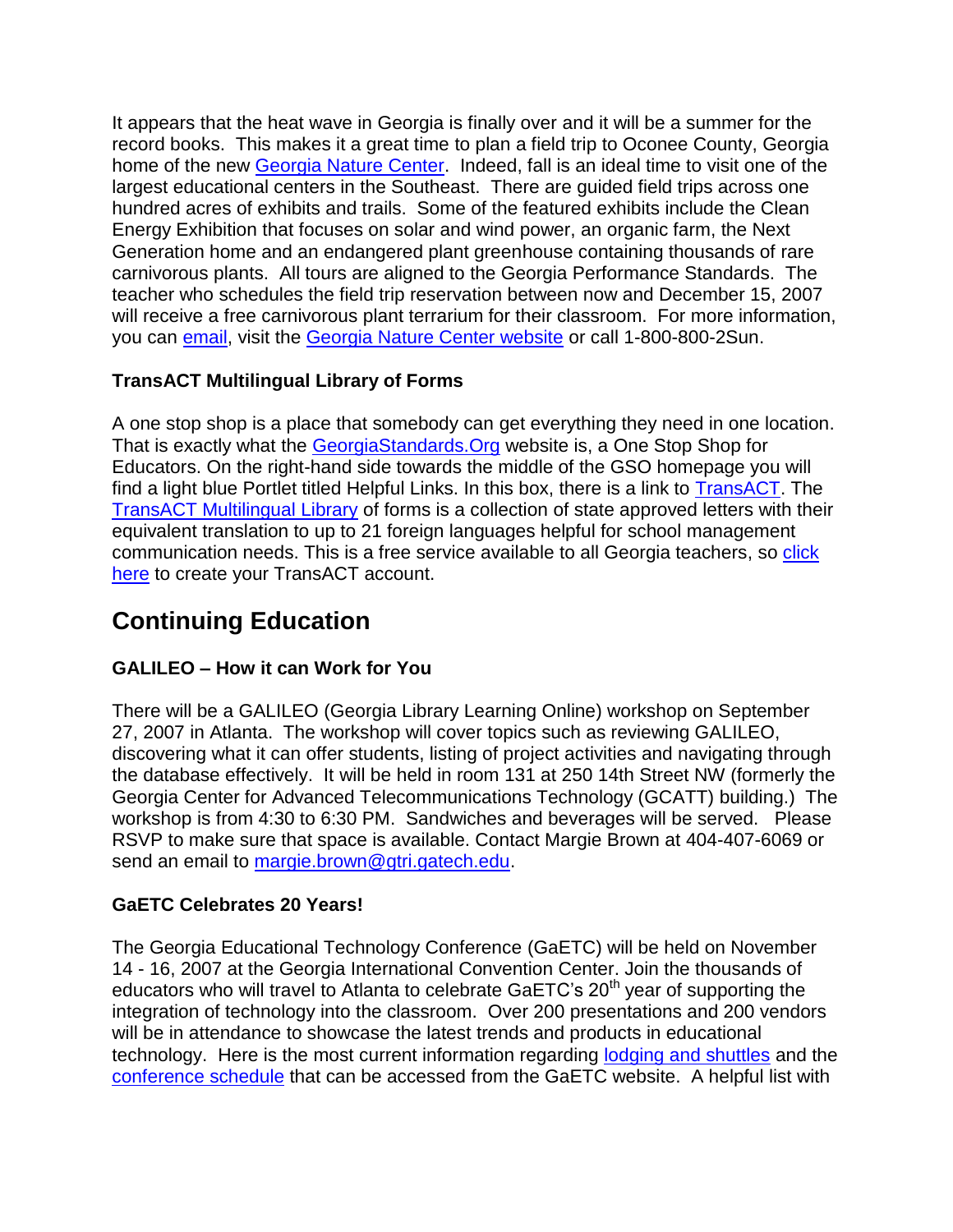[directions, maps](http://www.gaetc.org/atlantalinks.htm) and [Atlanta links](http://www.gaetc.org/atlantalinks.htm) are also provided on the website. PLU credit may apply, refer to this [page](http://www.gaetc.org/plu07.htm) or contact your school district for more information.

## **GATE 2007 Fall Conference**

The [Georgia Association of Teacher Educators](http://www.gaate.org/) is having their annual conference in Savannah, Georgia. The location will be at the Hilton Savannah DeSoto on October 10 - 12, 2007. The theme for 2007 is *Preserving Our Democracy: A Makeover for Education*. Visit the [website](http://www.gaate.org/) or call for information on the GATE 2007 Fall Conference. PLU credit may apply. Refer to this [Word document](http://www.gaate.org/Gate%20plu%20Prior%20Approval%20Form%20and%20Course%20Approval%20form%20(2).doc) or contact your school district for more information.

## **Workshops at the Atlanta History Center**

The [Atlanta History Center](http://www.atlantahistorycenter.com/index.cfm) offers a [series of workshops](http://www.atlantahistorycenter.com/template.cfm?cid=533) on different topics. There are some exciting creative writing classes scheduled for the fall. Fiction Shop, Writing Memoir and Poems on Family will be offered in October and November. For more information about the course or the instructors, please visit the [Center for Southern](http://www.gwtw.org/calendar/adult_writing.htm)  [Literature.](http://www.gwtw.org/calendar/adult_writing.htm)

## **2007 Georgia Literary Festival**

Avid readers and writers should mark September 28 - 30, 2007 on their calendars as an event they should not miss. This year the annual 2007 Georgia Literary Festival will be hosted in the quaint town of Blue Ridge, Georgia. Book lovers should enjoy the venue that is being described as, "a unique three day literary adventure". Find out more about the main honoree, presenting sponsors, keynote speaker, additional program personalities and presentations at the [Georgia Literary Festival website.](http://www.georgialiteraryfestival.org/) Accommodations and other activities available in the area can be located at the [Fannin](http://www.blueridgemountains.com/)  [County Chamber of Commerce website.](http://www.blueridgemountains.com/) PLU credit may apply. Please contact your school district for more information.

# **Celebrating September**

## **GSO Unit "Falls" Right into Second Grade**

The dog days of summer are finally behind us and thus we look forward to a successful and productive 2007-08 school year. Celebrate this month by reminding your students that September 22 is the *autumn equinox*. This is when night and day are practically the same length in the northern hemisphere. Here is an [animation](http://scienceworld.wolfram.com/astronomy/movies/Seasons.mov) to share with your class that illustrates the Earth"s tilt in relation to the Sun, hence the reason why we have seasons.

Second grade teachers can reference science standard [S2E2,](http://www.georgiastandards.org/SearchResults.aspx?viewmode=details&StandardIDSelected=100) which has students investigating the positions of the sun, moon and the Earth. [GeorgiaStandards.Org](http://www.georgiastandards.org/) has a [three week science unit framework](http://www.georgiastandards.org/DMGetDocument.aspx/GPS2ndDOE%20Moon%20and%20SunPost.pdf?p=6CC6799F8C1371F6364E420ECD405716F2253FDB127A3D0E29BC9D34827DE564&Type=D) titled [Night Sky Organizer: Changing Moon/Moving](http://www.georgiastandards.org/DMGetDocument.aspx/GPS2ndDOE%20Moon%20and%20SunPost.pdf?p=6CC6799F8C1371F6364E420ECD405716F2253FDB127A3D0E29BC9D34827DE564&Type=D)